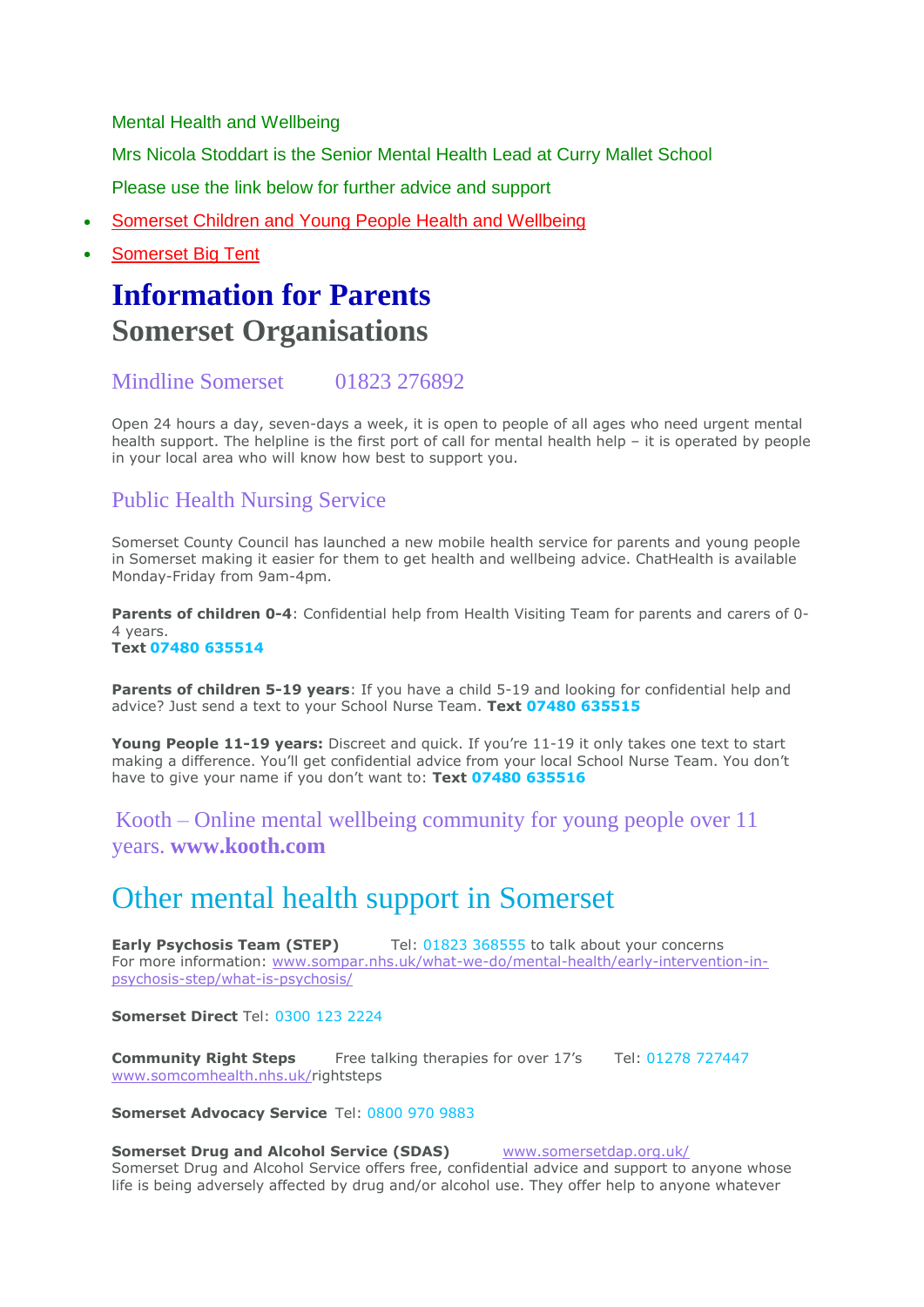their age, as well as their partners, other family members and friends. 24 hours a day, 7 days a week Tel: 0300 303 87 88

**Turning Point** Drug and Alcohol Service Tel: 01823 328 463

**On The Level** Drug and Alcohol Service for under 18's Tel: 01749 836 727

### **Phoenix project**

Support for children and young people who have experienced child sexual abuse plus support for families and training for professionals Service run by Barnardo's and SARSAS [Somerset](https://www.somersetphoenixproject.org.uk/) Phoenix [Project](https://www.somersetphoenixproject.org.uk/)

**Parent and Carer Support** - The Phoenix project is also offering an anonymous email service as a safe supportive space for the parents or carers to explore their thoughts and feelings regarding the impact of trauma on themselves and the family. Please visit our website and share this link for more details.

<https://www.somersetphoenixproject.org.uk/for-parents-and-carers/anonymous-email-support>

**Somerset Suicide Bereavement Support Service** Offers general practical and emotional support through 1:1 sessions or a new young people's peer support group [www.s](http://www.suicidebereavement.wixsite.com/somerset)uicidebereavement.wixsite.com/somerset

**Somerset and Wessex Eating Disorders Association** [www.swedauk.org](http://www.swedauk.org/) Tel: 01749 671318

## **Specialist Mental Health Services [www.sompar.nhs.uk](http://www.sompar.nhs.uk/)**

#### **2BU Somerset [www.2bu-somerset.co.uk](http://www.2bu-somerset.co.uk/)**

Offers a range of youth support services to young people in Somerset who are coming to terms with their sexual or gender identity.

#### **Young Somerset [www.youngsomerset.org.uk/wellbeing-support](http://www.youngsomerset.org.uk/wellbeing-support)**

Young Somerset offers access to Children and Young People Wellbeing Practitioners, who provide low level mental health support, either 121 or through groups. A Practitioner can be accessed in different ways including; self-referrals, GP Surgeries, Youth Groups and some Education settings. Support young people aged 8-19 with their mental health.

#### **Useful telephone numbers**

Somerset direct and targeted youth support: 0300 123 2224

Integrated therapy service: 0303 033 3002

Young Minds: 020 7089 5050

Children with Autism Outreach team: 01458 241460

Adoption Support Team: 01278 437359

CRUSE YP service Somerset: 01458 898211 (Simple Bereavement) (10.30-1.30)

Suicide Support Pilot project: 0300 330 5463 (supporting adults bereaved)

Childline: 0800 1111

Domestic Abuse Helpline: 0800 6949999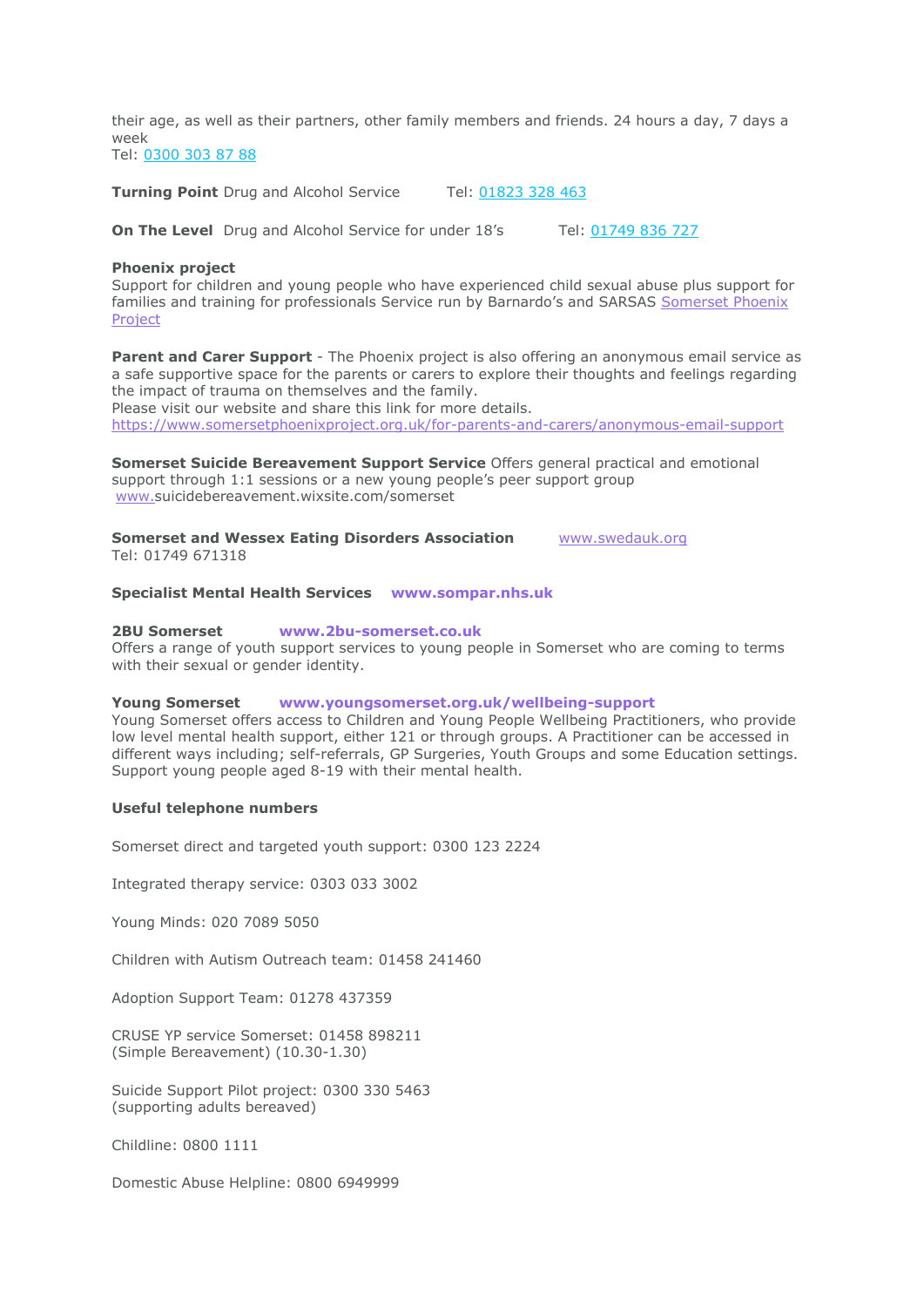Refuge (24 hr crisis counselling service): 08705 995443 Somerset Dyslexia Assoc: 01278 732671 Dental Phobia: Dental Health Foundation Helpline: 08450 631188 FAMILY Mediation (Somerset) – charge: 01823 352013 Parent Partnership – help with education matters: 01823 355578 Rape Crisis helpline (Bristol): 01179 298868 RELATIONSHIP Somerset (ex RELATE): 07979 526401

Samaritans: 08457 909090

# **National Organisations**

**ADFAM** [www.adfam.org.uk](http://www.adfam.org.uk/) Tel: 020 7553 7640 Offers information, support groups and advice for families affected by drugs and alcohol

**Beat** [www.b-eat.co.uk](http://www.b-eat.co.uk/)

Youth line: 0845 634 7650 Adult line: 0845 634 1414 Information, support and advice around eating disorders

**The Bridge [www.turntothebridge.org](http://www.turntothebridge.org/)** Tel: 0117 342 6999 Local sexual assault support service for men, women and young people

**Charlie Waller Memorial Trust** [www.cwmt.org.uk](http://www.cwmt.org/) Free mental health resources and training

**Childline** [www.ChildLine.org.uk](http://www.childline.org.uk/) Tel: 0800 1111 Free and confidential helpline for children & young adults in the UK

Gamcare [www.gamcare.org.uk](http://www.gamcare.org.uk/) Tel: 0808 8020 133 Provides confidential counselling advice, information and support for anyone affected by a gambling problem

**HOPELineUK** [www.papyrus-uk.org/hopelineuk](http://www.papyrus-uk.org/hopelineuk) **Tel: 0800 068 41 41**

HOPELine UK is a confidential support and advice service for: Young people under the age of 35 who may be having thoughts of suicide or anyone concerned a young person may be having thoughts of suicide.

Opening hours are 9am-10pm weekdays, 2pm-10pm weekends, and 2pm-10pm Bank Holidays. **Email: [pat@papyrus-uk.org](mailto:pat@papyrus-uk.org) Text 07786 209697**

**iHop – Supporting all professionals to work with offender's children and their families** i-HOP is a one-stop information and advice service to support all professionals in working with children and families of offenders, bringing together useful information in one place. [www.i-hop.org.uk](http://www.i-hop.org.uk/)

**Kooth - Online counselling, information and young people forums** [www.kooth.com](http://www.kooth.com/)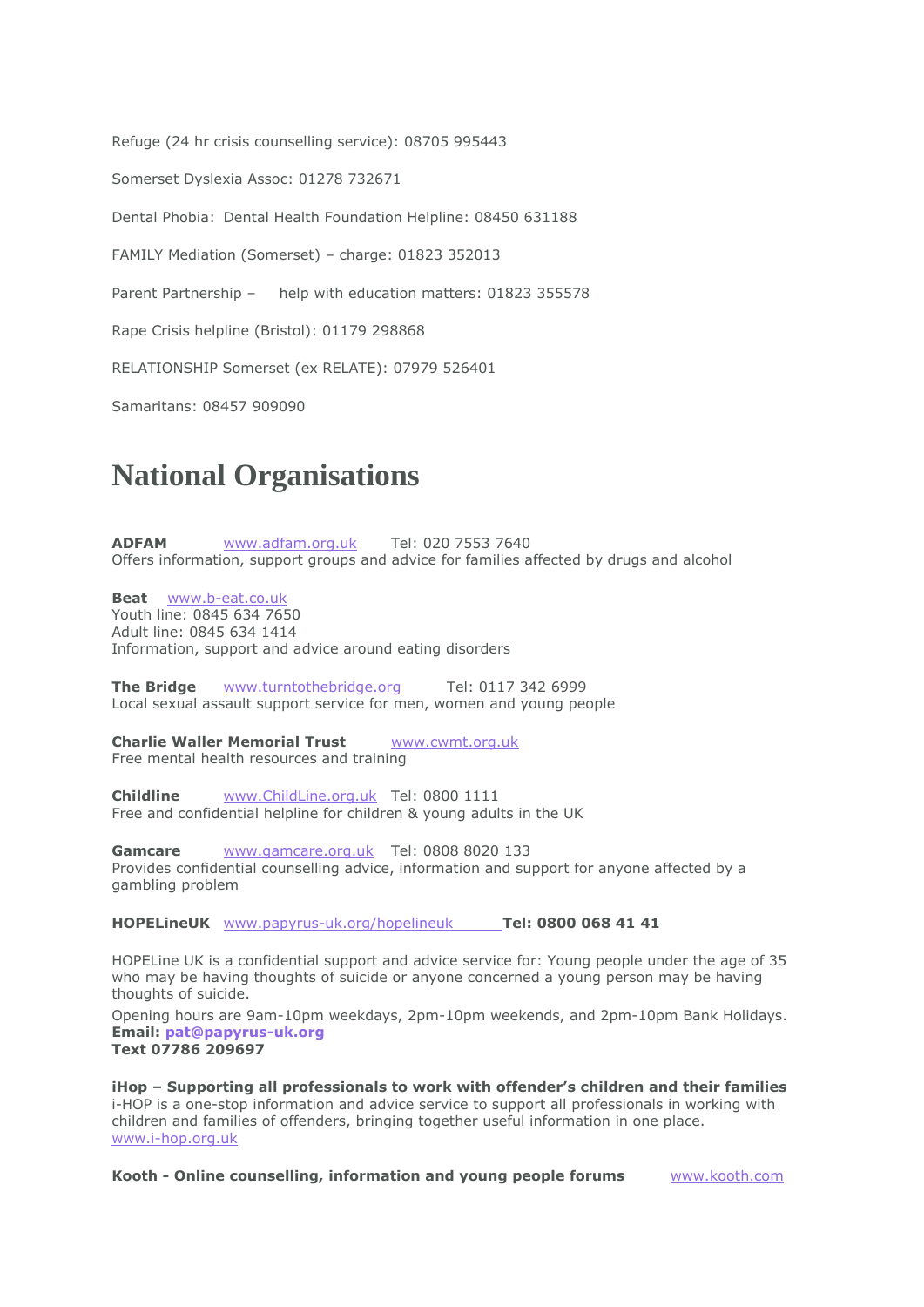### **Somerset Integrated Domestic Abuse Services (SIDAS)** 0800 6949999

**24 hour National Domestic Violence Helpline** Tel: 0808 2000 247

**Mental Health Foundation** [www.mentalhealth.org.uk](http://www.mentalhealth.org.uk/) The Mental Health Foundation have published a guide for youth workers which is designed to help embed effective mental wellbeing improvement practices Mental [Wellbeing](http://www.mentalhealth.org.uk/publications/mental-wellbeing-in-youth-work-practice/) in Youth Work Practice

**Mermaids UK** [www.mermaidsuk.org.uk](http://www.mermaidsuk.org.uk/) **Helpline** 0808 801 0400 Open Monday-Friday 9am-9pm Individual and family support for teenagers and children with gender identifying issues.

**National self-harm network** [www.nshn.co.uk](http://www.nshn.co.uk/)

**PAPYRUS** [www.papyrus-uk.org](http://www.papyrus-uk.org/) Helpline: 0870 170 4000 (Parents Association for the Prevention of Young Suicide)

**Parentline Plus** [www.parentlineplus.org.uk](http://www.parentlineplus.org.uk/) Tel: 0808 800 2222 (24 hours) Provides a wide range of information, support and advice to parents, including email support through the website

**Rethink** [www.rethink.org](http://www.rethink.org/) Tel: 020 8974 6814 Information, advice and support to people affected by serious mental health problems

#### **Royal College of Psychiatrists**

[www.rcpsych.ac.uk/expertadvice/treatmentswellbeing.aspx](http://www.rcpsych.ac.uk/expertadvice/treatmentswellbeing.aspx) Treatments and Wellbeing index: readable, user friendly and evidence based information about mental health treatments.

**Safe use of the Internet** [www.netaware.org](http://www.netaware.org/)

**The Safe Network** [www.safenetwork.org.uk](http://www.safenetwork.org.uk/) Provides information and resources to help keep children safe

**The Samaritans** [www.samaritans.org.ukH](http://www.samaritans.org.uk/)elpline: 08457 909090 Available 24 hours a day to listen to people in distress and to provide emotional support

#### **Self-Injury Support**

Provides information and support for girls and women who self-harm. Email and web chat available. https:// **Website**: [www.selfinjurysupport.org.uk](http://www.selfinjurysupport.org.uk/) **Telephone helpline** available 0808 800 8088

Text support available 07537 432 444

**Shelf Help** [www.reading-well.org/shelfhelp](http://www.reading-well.org/shelfhelp)

The Reading Well books have been chosen by young people and experts to help young people through difficult feelings and experiences that can affect wellbeing. The books on the Reading Well list are available in main libraries throughout Somerset.

**The Somerset Team for Early Psychosis (STEPS Team) 14-35 years.** Tel: 01823 368350

**Somerset Parent Carer Forum** [www.somersetpcf.org.uk](http://www.somersetpcf.org.uk/)

**Somerset and Avon Rape and Sexual Abuse Support** [www.sarsas.org.uk](http://www.sarsas.org.uk/)